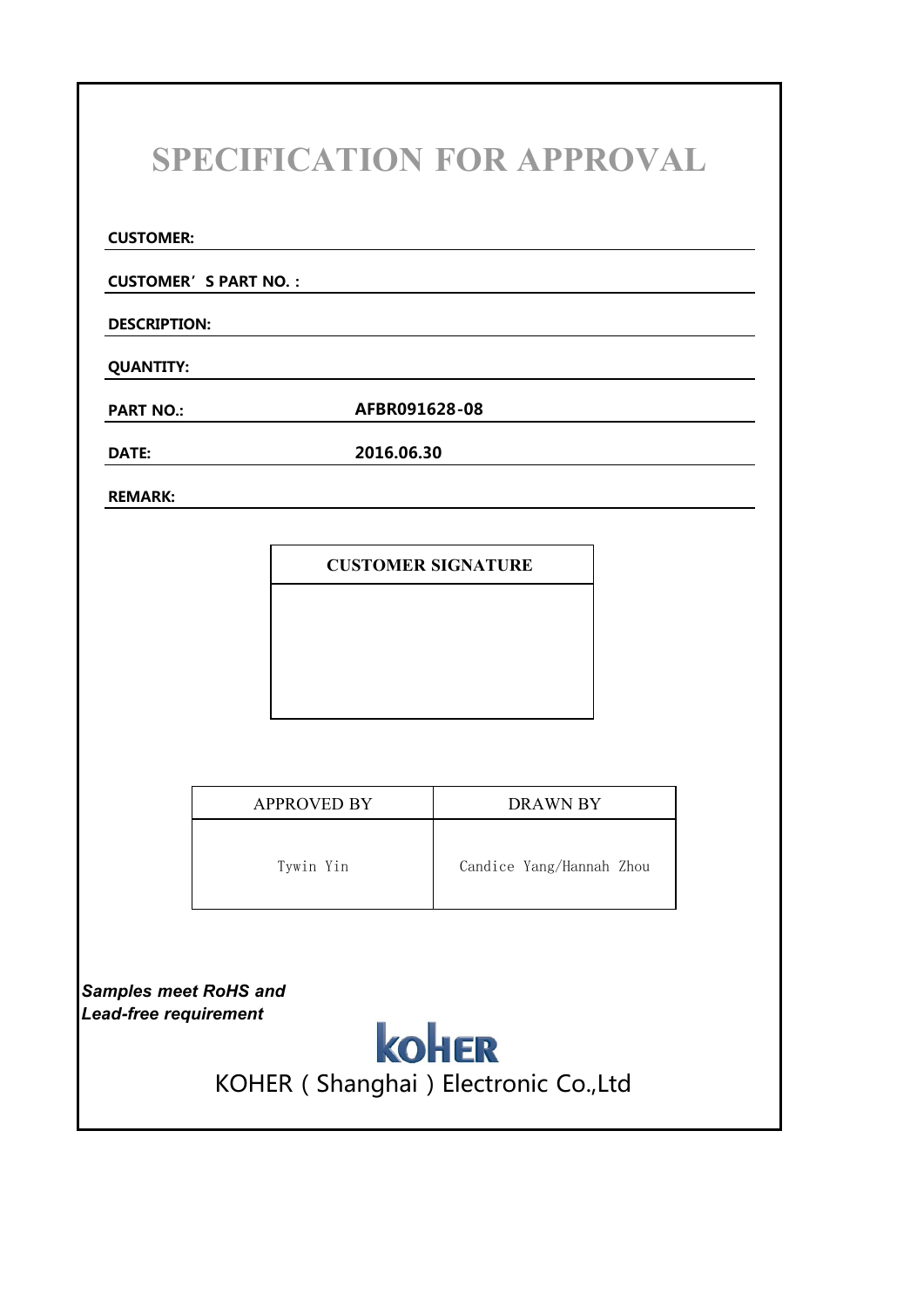

| <b>CUSTOMER</b>      |                              | PART NO.    |           | AFBR091628-08 |  |
|----------------------|------------------------------|-------------|-----------|---------------|--|
| Cus.'s PART NO.      |                              | PAGE NO.    |           | $1$ of $3$    |  |
| <b>DESCRIPTION</b>   |                              | <b>DATE</b> |           | 2016.06.30    |  |
| <b>HISTORY:</b>      |                              |             |           |               |  |
| <b>Revision Date</b> | <b>Revision Descriptions</b> |             | Approved  | Revision      |  |
| 2016.06.30           | New release                  |             | Tywin Yin | 1.0           |  |
|                      |                              |             |           |               |  |
|                      |                              |             |           |               |  |
|                      |                              |             |           |               |  |
|                      |                              |             |           |               |  |
|                      |                              |             |           |               |  |
|                      |                              |             |           |               |  |
|                      |                              |             |           |               |  |
|                      |                              |             |           |               |  |
|                      |                              |             |           |               |  |
|                      |                              |             |           |               |  |
|                      |                              |             |           |               |  |
|                      |                              |             |           |               |  |
|                      |                              |             |           |               |  |
|                      |                              |             |           |               |  |
|                      |                              |             |           |               |  |
|                      |                              |             |           |               |  |
|                      |                              |             |           |               |  |
|                      |                              |             |           |               |  |
|                      |                              |             |           |               |  |
|                      |                              |             |           |               |  |
|                      |                              |             |           |               |  |

*KOHER* (*Shanghai*)*Electronic Co.,Ltd*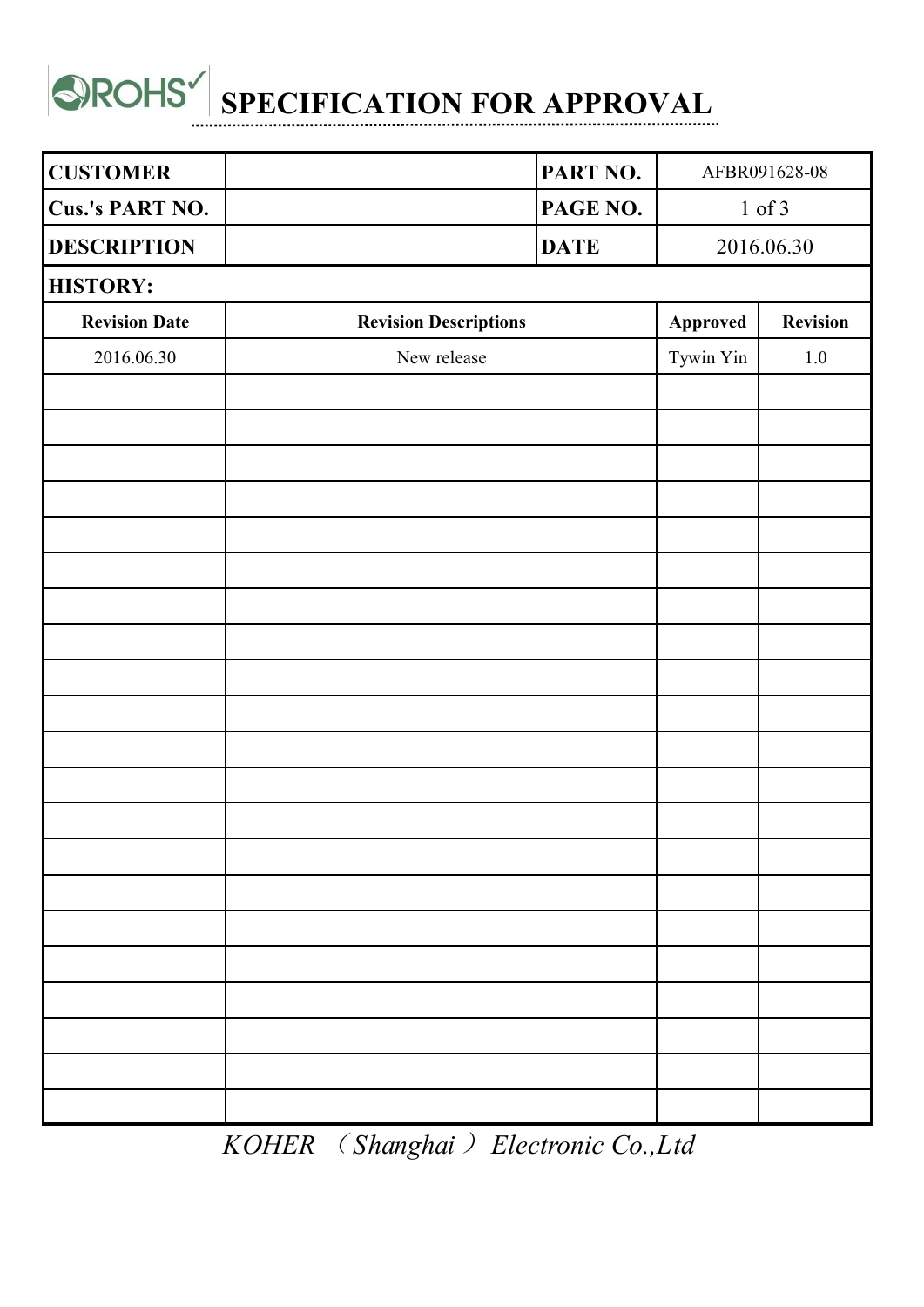

## **SPECIFICATION FOR APPROVAL**

| <b>CUSTOMER</b>        | <b>PART NO.</b> | AFBR091628-08 |  |
|------------------------|-----------------|---------------|--|
| <b>Cus.'s PART NO.</b> | <b>PAGE NO</b>  | $2$ of $3$    |  |
| <b>DESCRIPTION</b>     | <b>DATE</b>     | 2016.06.30    |  |

#### **1. Features**

- Ferrite core made of NiZn, a material which works in a broadband frequency range
- Many different types and grades of material (NiZn) for the best possible interference suppression
- Operating temperature:  $-25$  °C up to  $+125$  °C

#### **2. Applications**

- Wires, Wire-wrapping cables
- Coaxial cables
- Multiconductor wires
- Cable e.g. of power supplies, data and gage signal lines

#### **3. Dimensions(in mm)**



*KOHER* ( *Shanghai* ) *Electronic Co.,Ltd*